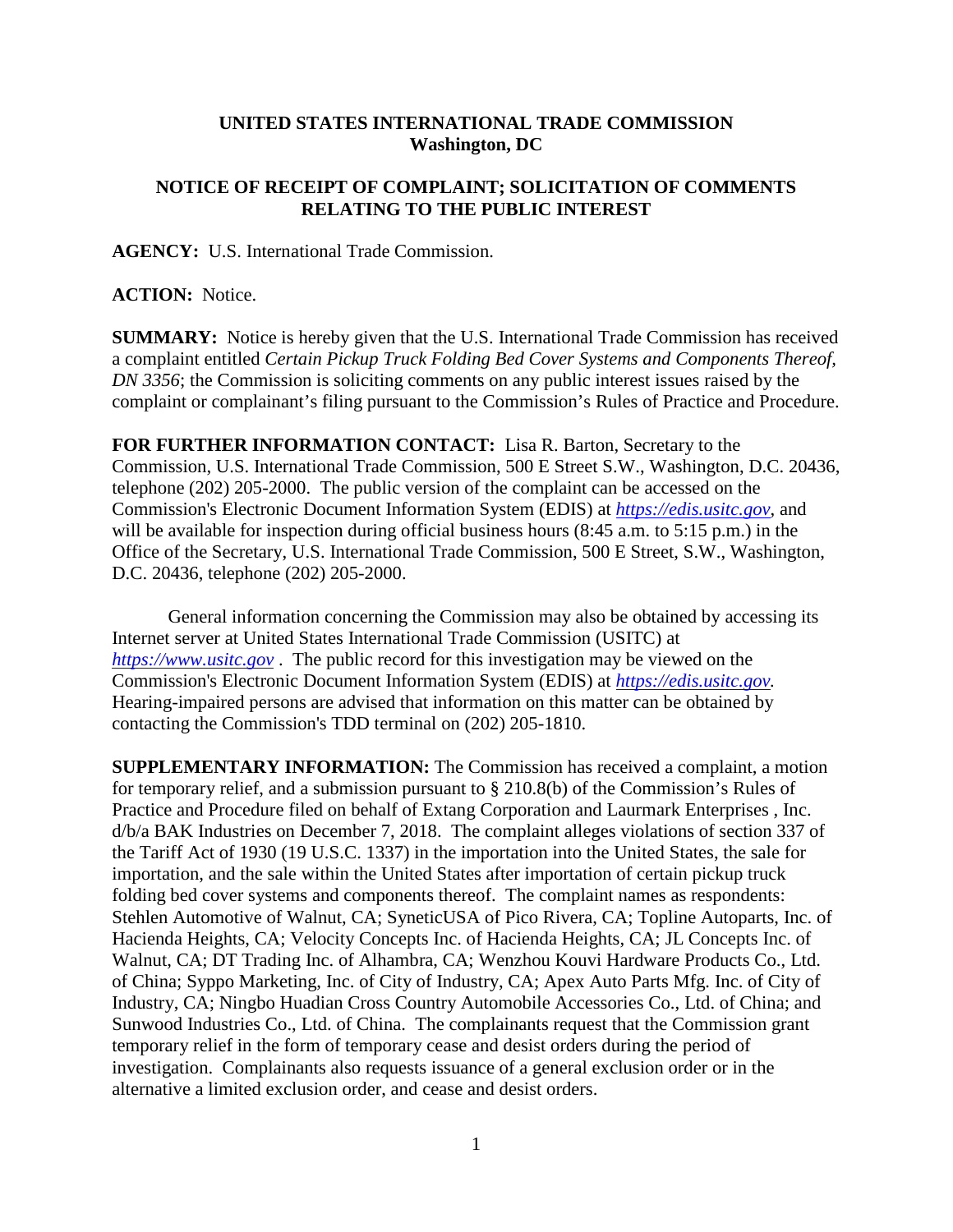Proposed respondents, other interested parties, and members of the public are invited to file comments, not to exceed five (5) pages in length, inclusive of attachments, on any public interest issues raised by the complaint or § 210.8(b) filing. Comments should address whether issuance of the relief specifically requested by the complainant in this investigation would affect the public health and welfare in the United States, competitive conditions in the United States economy, the production of like or directly competitive articles in the United States, or United States consumers.

In particular, the Commission is interested in comments that:

- (i) explain how the articles potentially subject to the requested remedial orders are used in the United States;
- (ii) identify any public health, safety, or welfare concerns in the United States relating to the requested remedial orders;
- (iii) identify like or directly competitive articles that complainant, its licensees, or third parties make in the United States which could replace the subject articles if they were to be excluded;
- (iv) indicate whether complainant, complainant's licensees, and/or third party suppliers have the capacity to replace the volume of articles potentially subject to the requested exclusion order and/or a cease and desist order within a commercially reasonable time; and
- (v) explain how the requested remedial orders would impact United States consumers.

Written submissions on the public interest must be filed no later than by close of business, eight calendar days after the date of publication of this notice in the *Federal Register*. There will be further opportunities for comment on the public interest after the issuance of any final initial determination in this investigation. Any written submissions on other issues should be filed no later than by close of business nine calendar days after the date of publication of this notice in the *Federal Register*. Complainant may file a reply to any written submission no later than the date on which complainant's reply would be due under  $\S 210.8(c)(2)$  of the Commission's Rules of Practice and Procedure (19 CFR 210.8(c)(2)).

Persons filing written submissions must file the original document electronically on or before the deadlines stated above and submit 8 true paper copies to the Office of the Secretary by noon the next day pursuant to § 210.4(f) of the Commission's Rules of Practice and Procedure (19 CFR 210.4(f)). Submissions should refer to the docket number ("Docket No. 3356) in a prominent place on the cover page and/or the first page. (*See* Handbook for Electronic Filing